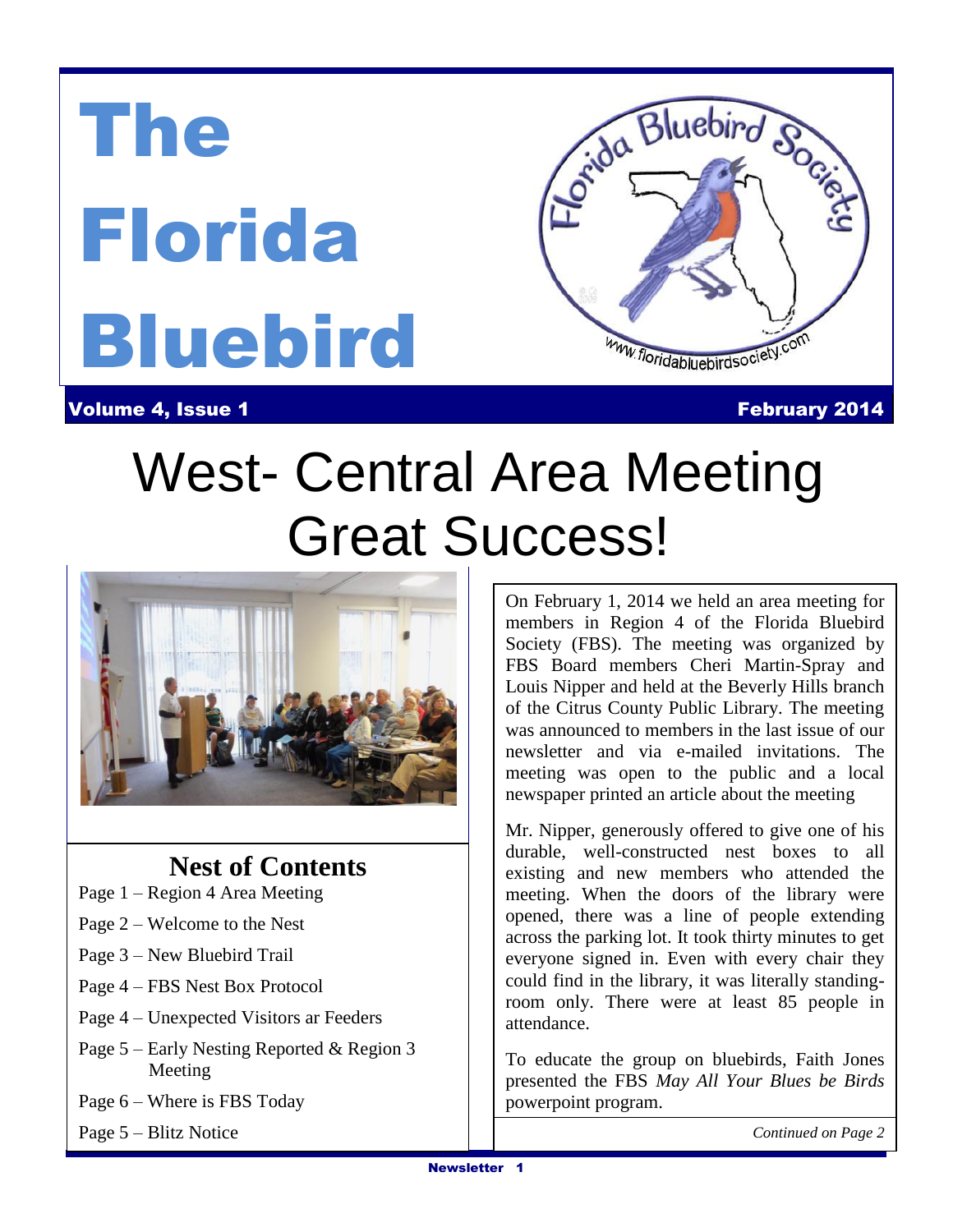

# New Members

Chet Bennett Hernando Floyd Blodgett Lacanto Al Cairns **Hernando** Lynn Coughlin Homosassa Marlene Dicker Beverly Hills Roger Frick Homosassa Paulette Froehlich Citrus Springs Ernest Gomez Beverly Hills Sandra Gomez Beverly Hills Judy Greer **Hernando** Rebecca Hainlen The Villages Hannelore Hartman Hernando Ruth Hawn **Homosassa** Jerry, Yvonne & Lisa Ison Inverness Freda Kaiser **Hernando** Henry Koelblinger Hernando Mike Kulka **Crystal River** Christine Pope Homosassa Alexis Ralph Hernando Johnie Richie Inverness Florence Richey **Inverness** Bonnie Schirmers Beverly Hills Nancy Smith Homosassa Convy Stahl Hernando Nancy Stokes Fleming Island Sandy Teubel **Hernando** Les Tovig **Homosassa** Helen Van de Walker Beverly Hills Jerome Waite Hernando





The group was very attentive, and had many questions. A very informative Q & A session followed the formal presentation. We had planned a guided trip to see part of the bluebird trail along the Withlacoochee State Trail, but our guide for the trip became ill that day, and was unable to lead the group.

The meeting generated 27 new memberships. Mr. Nipper donated over forty nest boxes for this event.



Area Meeting 2/1/2014

**New Bluebird** 



Barnie Barnhart explains to attendees some the features of Louis Nipper's nest boxes, and how to install them.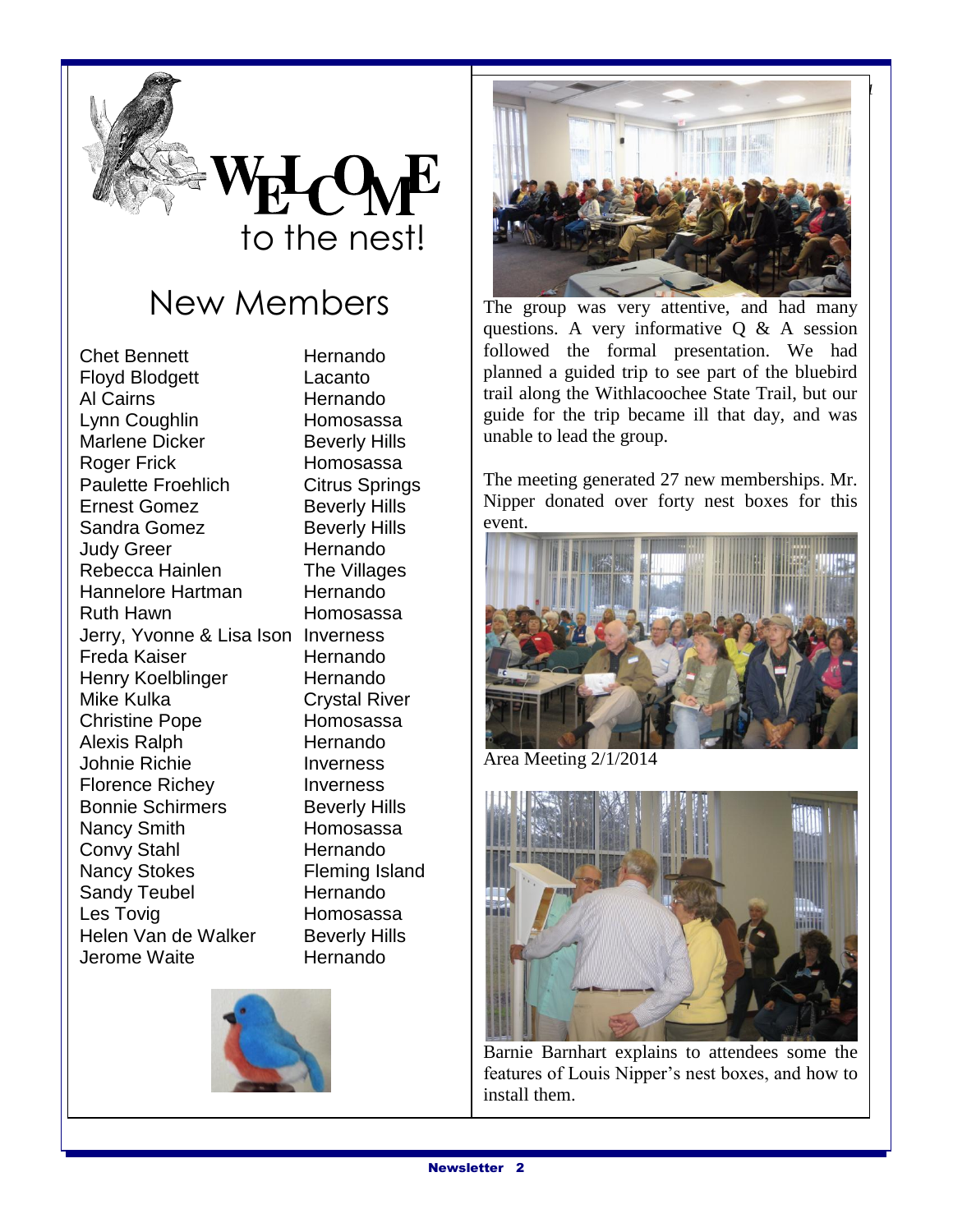

**New Bluebird Trail by Homosassa River Garden Club**

Ruth Hawn, Nancy Smith and Sandy Teubel represented the Homosassa River Garden Club at the FBS Region 4/ West-Central Area Meeting on February 1, 2014 in Beverly Hills. The club had been working on a project to establish a bluebird trail at the Stage Stand Cemetery in Homosassa. Timing of our meeting was perfect. At the meeting they learned as much as they could about bluebirds and nest monitoring.

They obtained boxes provided by Louis Nipper, and used the installation guidelines provided at the meeting to choose locations As recommended, they installed the boxes at least 100 yards apart in the cemetery. They are now anxiously waiting to see who might take up residence in their boxes.

# **FBS Principles and Nest Box Monitoring Protocol**

As we embark on a new nesting season, we would ask that all our members please review and adhere to the FBS Principles and Nest Box Protocol. A copy can be found under the General Information tab on our website, floridabluebirdsociety.com.

The Cornell NestWatch Code of Conduct is also a good source of information on proper behavior around nesting birds.

We know you want to do everything possible to ensure healthy birds and nesting success, so please read this information.

### **Unexpected Visitors at Feeders this Winter**

One of the topics discussed at the Region 3/North East meeting on February 22 was bluebirds at feeders. We know approximately 70% of Eastern bluebird's diet is made up of insects and other invertebrates. But what do they eat in the winter when bugs are not so plentiful? Similar to their "cousins", American robins, bluebirds are known to eat berries in the winter. But, and many of our members know, especially in winter, bluebirds eat other things including bird seed. Below is a photo by Yvette Cuny of bluebirds taking seed from her feeder.



Dennis Colton, a member who winters in Zephyrhills, was surprised to see bluebirds frequenting his seed feeders and eating seed on the ground. He was able to video the activity on a number of days in January. A close review of the footage revealed a bluebird with a peanut in its mouth.



FEEDERS *Continued on Page 4*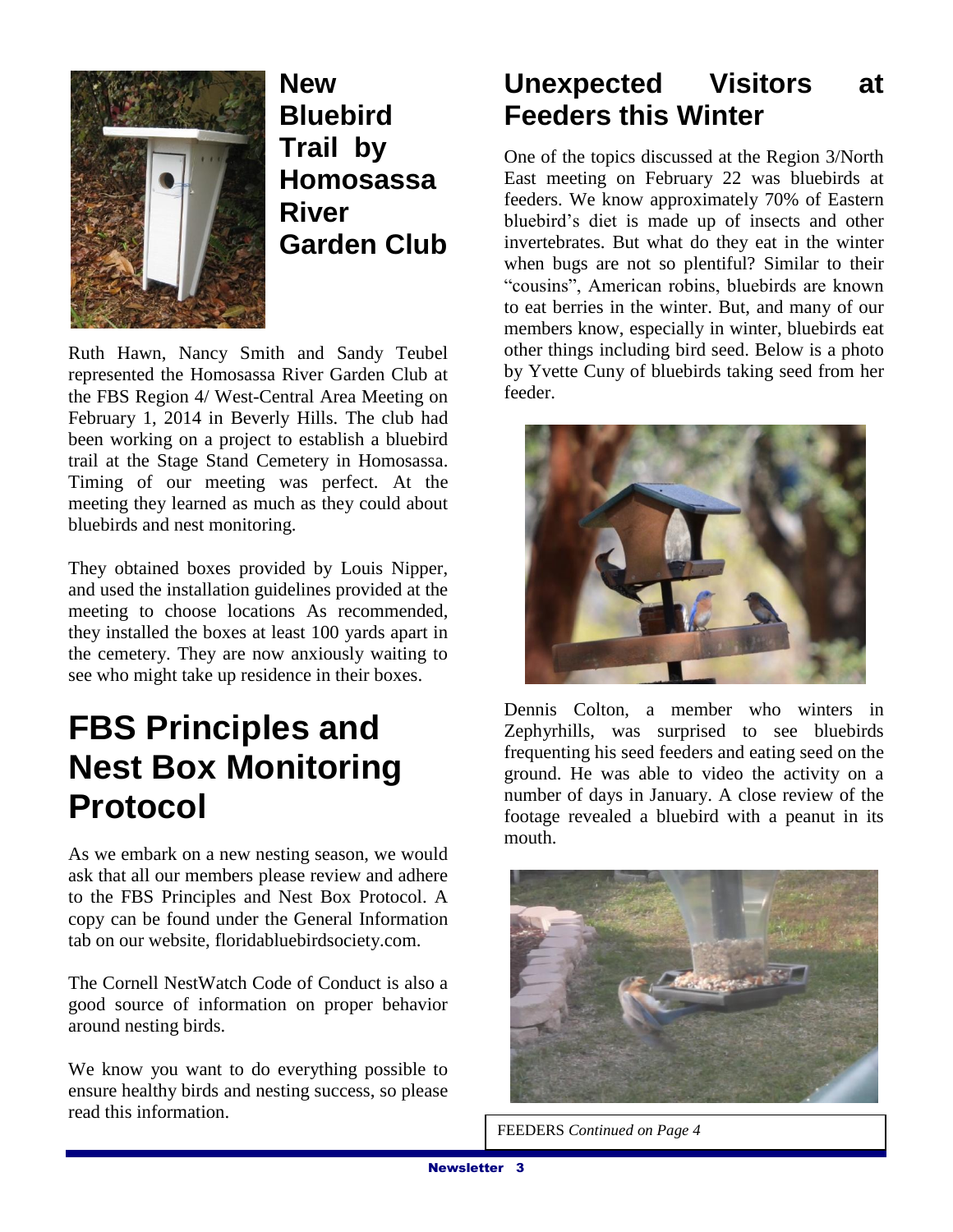#### FEEDERS *Continued from Page 3*

When Mr. Colton contacted Cornell Lab of Ornithology questioning bluebirds eating seed, the response he received indicated that this was new to them. The Public Information Specialist that responded indicated he would forward the information to the editors of Birds of North American in case they might be interested in updating their account of Eastern bluebirds Food Habits too reflect the potential of seed-taking at feeders. As we all know, a primary motivation for the founding of FBS was to determine what is really happening with bluebirds in Florida. So much of the "known" information about bluebirds just does not seem to be true in Florida.



*Yellow-throated warbler and Eastern bluebird at feeder on Fleming Island. Photo by nancy Stokes*

Prior to seeing Mr. Colton's videos I was aware of Eastern bluebirds taking advantage of feeders. I am also knew of instances when other primarily bug-eating birds enjoyed a meal at a feeder. I have personally seen or seen photos of Carolina wrens, yellow-throated warblers , and juvenile palm warblers taking seed from Florida feeders.

What I found most interesting in Mr. Colton's video, was a yellow-rumped warbler eating seed from the ground and the feeder! That was a new one for me. I had never heard of a yellow-rumped warbler at a feeder. I mentioned this during our discussion at the February 22 Area meeting. Nancy Stokes, from Fleming Island mentioned that she had warblers coming to her feeder along



*Pine warbler and Eastern bluebirds at feeder on Fleming Island. Photo by Nancy Stokes*

with bluebirds. Her photographs confirm yellowrumped warblers will eat at feeders.

Most of the feeders that are attracting these birds contain a seed mix that includes nuts. Ce Worley, who has had bluebirds at her feeder for a number of years feeds a berry and nut mix.



*Yellow-rumped warbler, Carolina chickadee (expected at feeders),and Eastern bluebird. Fleming Island Photo by Nancy Stokes*

Why are these birds with beaks adapted to eating insects frequenting so many feeders this winter? Is there a shortage of bugs and other invertebrates due to weather conditions or pesticide use? Are there different ingredients in bird seed mixes that are appealing? Or, is it just a really easy meal? These are all questions that deserve further investigation

If you have photos of Eastern bluebirds, or other birds not normally considered feeder birds, please send them to [floridabluebirdsociety@gmail.com.](mailto:floridabluebirdsociety@gmail.com) Please include the date the photo was taken and what type of feed was in the feeder or on the ground. *Faith Jones*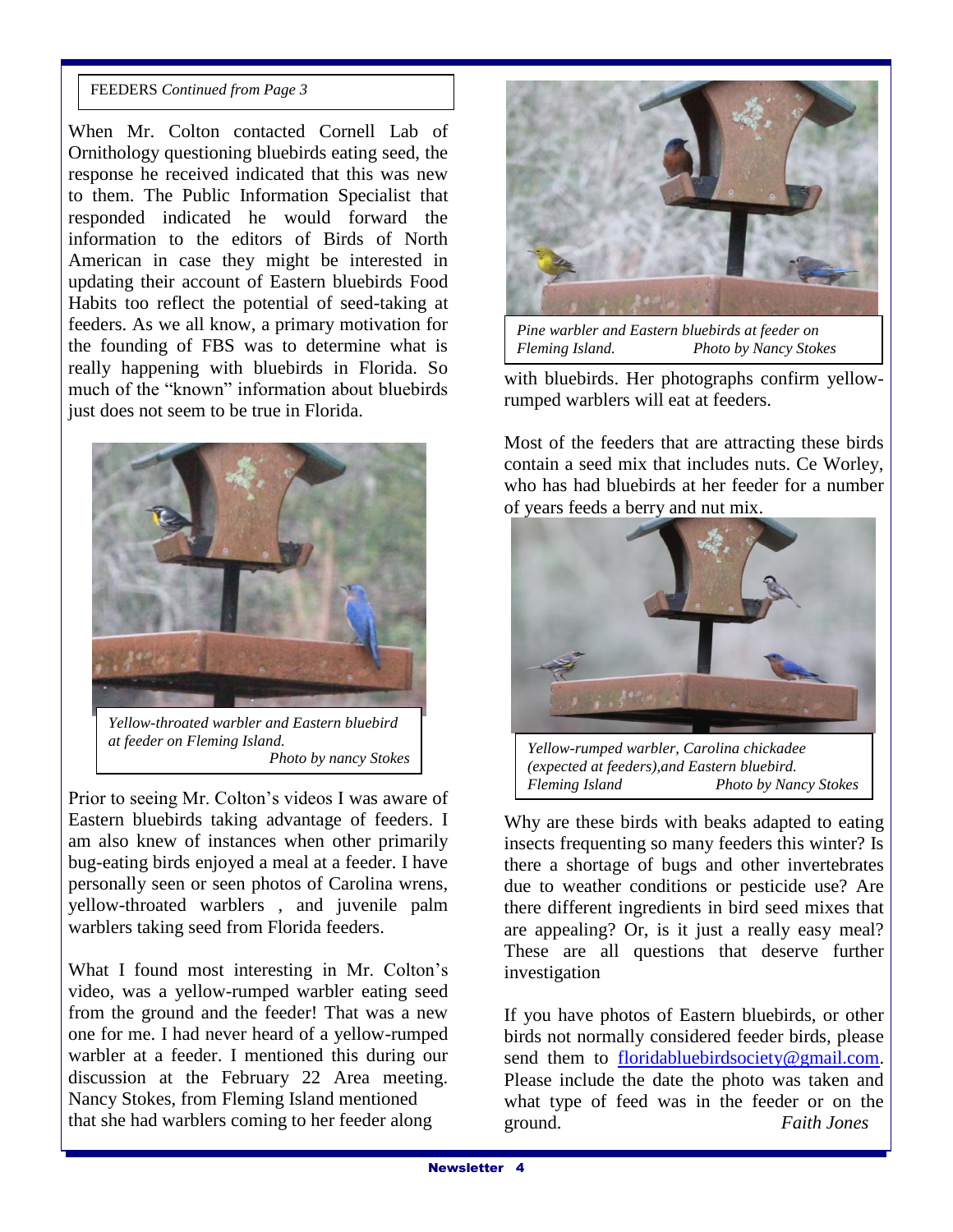## **Early Nesting Reported at Region 3 / Northeast Area Meeting**

The Region 3 / Northeast Area meeting was held on February 22, 2014 in Orange Park. It provided an



opportunity to talk about bluebirds and for those in attendance to learn from each other. Bill showed pictures sent to him by Judy Hensley from St. Augustine. She has evidence of an attempted bluebird nesting in mid-January. To our knowledge, this is the earliest known nesting activity.

*Photo taken by Judith Hensley January 9, 2014*

During the meeting we discussed bluebirds at feeders and nest monitoring protocol. The highlight of the meeting was the showing of a beautifully orchestrated presentation by Glenda Simmons featuring some of her breath-taking images of bluebirds.

### **Spring Blitz April 4 & 5 How to participate**

Simply choose a location, count the number of bluebirds you see, and send us a report of your sightings. Here are two ways to submit results.

- 1. Enter your data on a spreadsheet or form you can download from our web site or it will be emailed to you prior to the Blitz. Complete email it to [floridabluebirdsociety@gmail.com](mailto:floridabluebirdsociety@gmail.com) or mail it to: Faith Jones, FBS Statewide Bluebird Blitz Chair, 763 Mallard Drive, Sanford Fl 32771.
- 2. Enter you sightings at ebird.org. If you are a Cornell NestWatch participant, you will use the same login and password to access ebird.

### **Where the Florida Bluebird Society is Today?**

This could be called a year of transition for the Florida Bluebird Society (FBS). This also could be a very crucial year for the FBS.

When the FBS was created in 2009 we were fortunate to have a Board of Directors composed of dedicated, hard-working individuals who were willing to give of their time and share their expertise in helping the FBS take wing.

I think it could be said that it took the FBS 5 years to fledge. But now the FBS finds itself in that crucial time between leaving the nest and being able to survive on its own.

The reason for this is that after five years many of the original board members have felt it was time for new blood, new faces, new ideas to help shape the future of the FBS. And so one-by-one some of the original board members have moved on. They include people like Barbie Arms, who really dedicated herself to getting the FBS started; Katie Sieving, who provided technical assistance, and Elena Sachs, who served as a liaison between the FBS and the Florida Wildlife Commission, and who also provided a lot of thoughtful input during our discussions.

And finally, this will be my last year as president. Without the folks I just mention -- and without folks like you who were willing to provide the support for this new group -- there never would have been a FBS. But at this point in my life I feel that it is absolutely necessary that the FBS have a younger, more vigorous individual to be able to bring fresh energy and provide new ideas.

We are very fortunate to have added Louis Nipper and Cheri Martin-Spray to our Board of Directors, and have benefited from their knowledge and energy.

*Where the FBS is Today ?*

 *Continued on page 6*